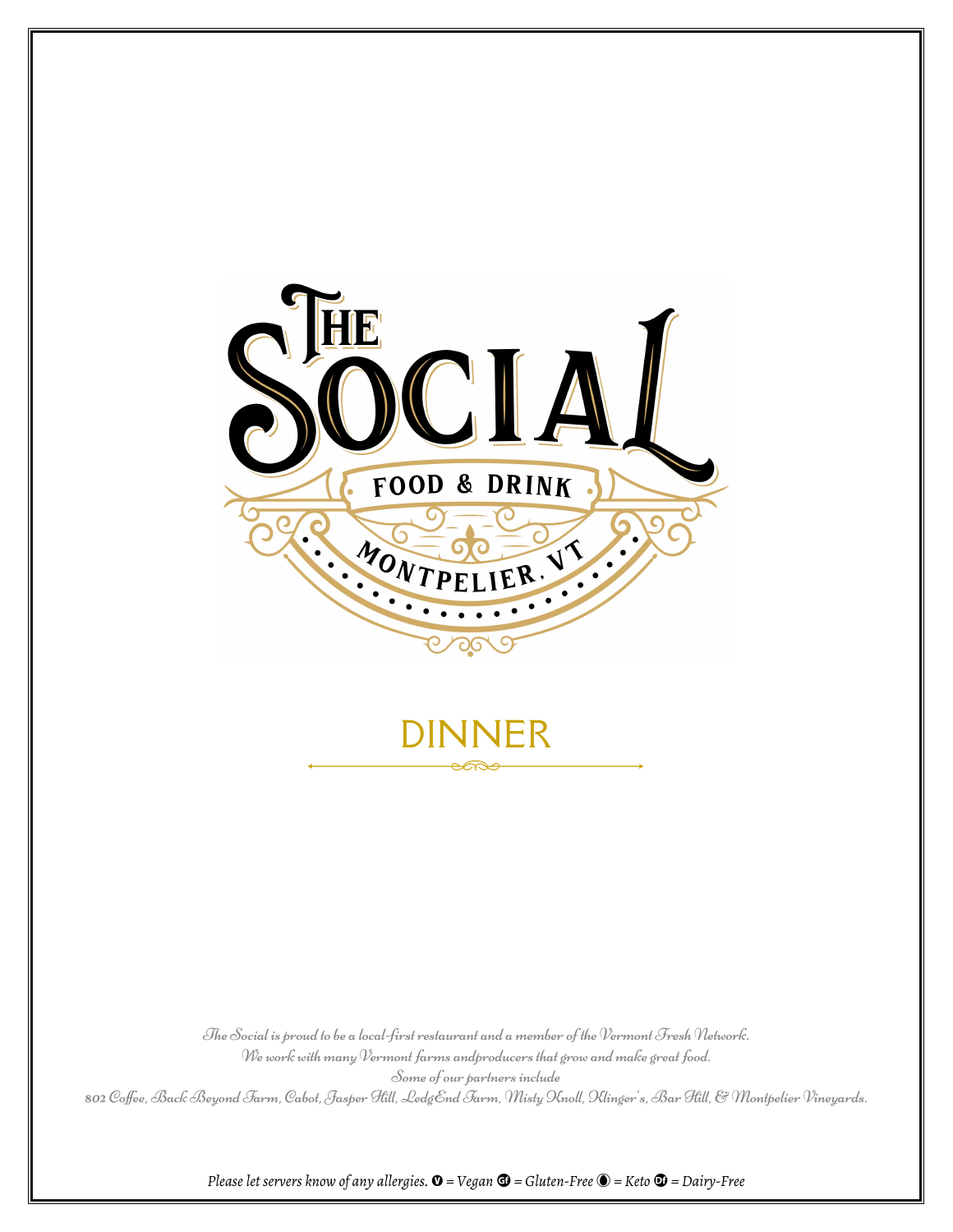# **BITES & APPS**

#### **HOUSE QUESO**

Colby Jack, Green Chilies & Spices (mild)...\$7.5

u

**SALSA**

Piquant Red Salsa with Tortilla Chips...\$6.75

#### **WAFFLE FRIES**

Russet Potato or Sweet Potato...\$5

#### **BACON-WRAPPED DATES**

Dates stuffed with Goat Cheese & wrapped in Bacon...\$10

ඖ

#### **BLACKENED SHRIMP**

Cajun-Style with Cilantro-Cream Sauce...\$12

#### **SWEET & SALTY FETA CUBES**

Dipped in Honey & rolled in Pistachios...\$9.5

#### **BAVARIAN PRETZEL**

Served with Maple Dijon Mustard...\$8.5 *~ Add House Queso...\$2.5 ~*

#### **SPINACH ARTICHOKE DIP**

Marinated Artichokes, Spinach, Parmesan & Spices...\$12

#### **SMOKED CARROT DIP**

Roasted Carrots, Lemon, Spices...\$6.75

*For our Dips: ~ Choose from Tortilla Chips, Pita Bead, or Veggie Sticks. ~ Sub for Almond Crackers (Gluten-Free, Vegan, & Dairy Free)...\$1 ~*

#### **MEAT & CHEESE BOARD**

Pick two Cheeses **(Jasper Hill Alpha Tolman, Jasper Hill Bayley Hazen Blue, Aged Cheddar, Brie, Manchego, Smoked Gouda)**, Prosciutto, Salami, Cornichons, Maple Pecans, Crisps, & Seasonal Jam...\$22 *~ Add additional Cheeses, each...\$4 ~ Make it just a Cheese Board with 3 Cheeses...\$19 ~Replace Crisps with Almond Crackers or Veggie Sticks...\$1 ~*

# **SALADS**

**CAESAR SALAD**

#### **HOUSE SALAD**

Mixed Baby Greens, Cucumbers, Blistered Cherry Tomatoes, Radish, Roasted Pepitas...\$9.5...Side Salad portion...\$6  $0 0 0 0$ 

Romaine, Blistered Tomatoes, Garlic Croutons, Grated Parmesan...\$12...Side Salad portion...\$7

#### $^{\circ}$

#### **STRAWBERRY MINT AVOCADO SALAD**

Mixed Baby Greens, Avocado, Strawberries, Mint, Onions, Chèvre, & Candied Walnuts...\$14...Side Salad portion...\$8

*Dressings: Apple-Cider Dijon, Caesar, Ginger-Peanut, Italian, Blue Cheese, Ranch, Greek, Balsamic. ~ Add Roasted Chicken (full salad portion only)...\$4 ~ Add Salmon (full salad portion only)...\$7 ~*

## **SOUPS**

#### **GAZPACHO**

A Tomato & Cucumber soup, served cold for those hot days ...cup...\$6...bowl...\$9

 $0 0 0 0$ 

#### **CHILLED AVOCADO**

Creamy Avocado soup topped with fried Serrano Peppers. Served cold ...cup...\$7.5...bowl...\$11 *~ Add Lump Crab...\$4 ~*

#### **GARLICKY TOMATO**

An uplifted Tomato soup served with or without Croutons ...cup...\$5...bowl...\$8 e.

*~Add Crostini, a slice of White or Whole Wheat bread...\$1...a slice of Gluten-Free bread...\$1.25~*

*Please let servers know of any allergies.*  $\mathbf{0}$  = Vegan  $\mathbf{G}$  = Gluten-Free  $\mathbf{O}$  = Keto  $\mathbf{O}$  = Dairy-Free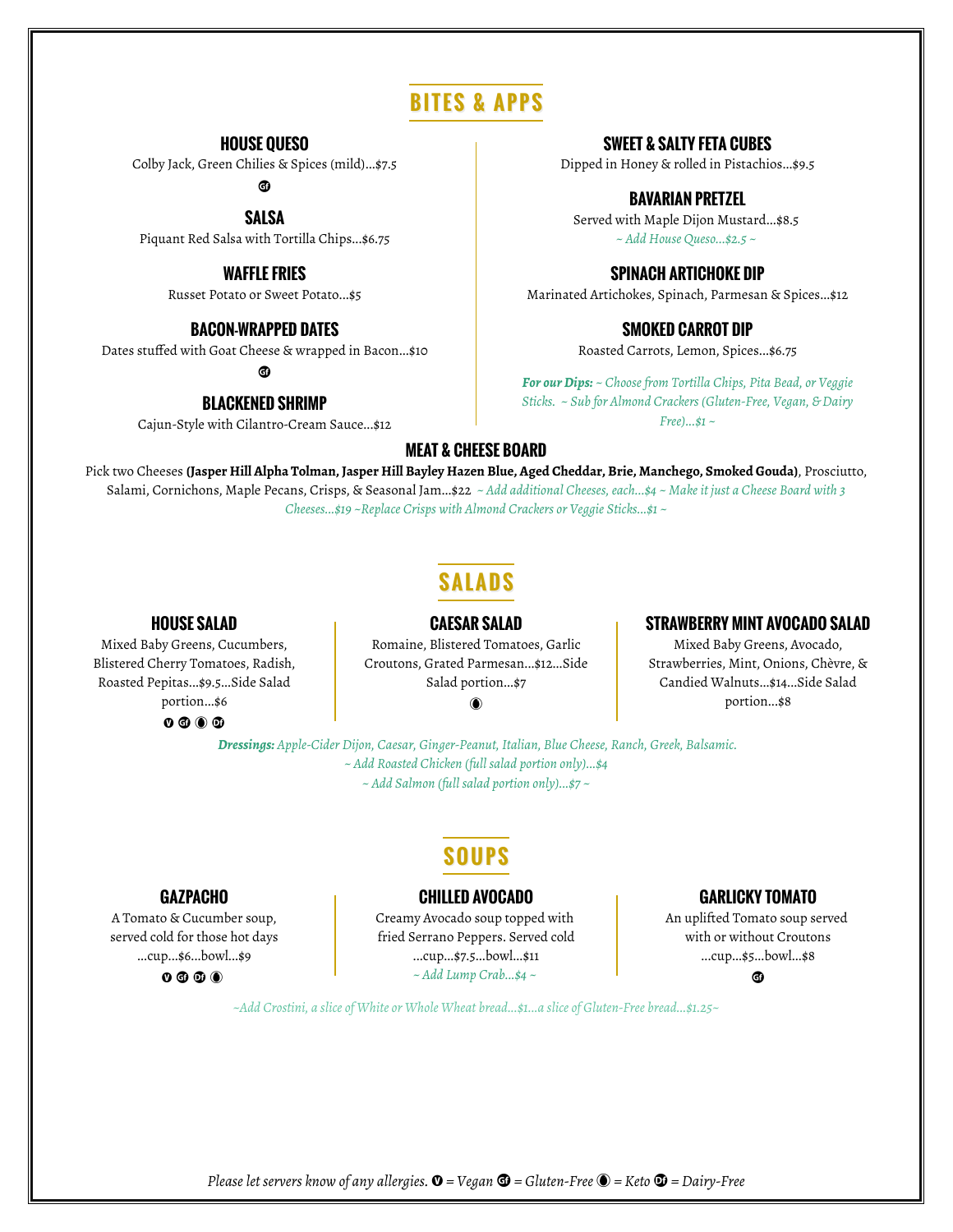# **LARGE PLATES**

Our Large Plates come with two Sides of your choice.

#### **CHILEAN SEA BASS**

Marinated in a Miso Soy glaze...\$27

#### **SCALLOPS**

Pan-Seared Scallops with a Pomegranate glaze...\$26

60 O

**SALMON** 

Faroe Salmon filet with Smoked Paprika & Honey Glaze... \$24

60 O

#### **SLOW-ROASTED CHICKEN**

Local Chicken from Misty Knoll Farm in Vermont. Jamaican jerk Chicken. Served with a Chilled Alabama White sauce...\$22

### **RATATOUILLE**

Zucchini, Eggplant, Yellow Squash & Roma Tomatoes arranged & roasted in cast iron with a scratch Tomato sauce. Served on a bed of Orzo...\$20

 $0 0 0$ 

#### **BLACK ANGUS CERTIFIED CHOICE STEAKS**

Served with our Red Wine Demi-Glace

NY Strip, 100z....\$29

Filet Mignon, 60z....\$30 Filet Mignon, 80z....\$34

~ Top With Jasper Hill Baley Hazen Blue Cheese...\$6 ~

6 O

#### **WILD MUSHROOMS**

Parmesan, Parsley & Black Pepper. A side for one...\$8

A side for one...\$7.5

Burrata Cheese, Mint, & Honey.

#### **ANDOUILLE A LA VODKA**

**GREEN BEANS & ASPARAGUS** 

With a Creamy Tarragon Lemon Sauce.

A side for one...\$8

**TRUFFLED OR NOT MAC'N'CHEESE** 

Three Cheeses, Panko Breadcrumbs, & the choice: To Truffle, or not to Truffle.

A side for one...\$7.5

A creamy Tomato & Roasted Red Pepper sauce served with Andouille Sausage & Spinach...\$17.5

#### **TRUFFLED OR NOT MAC'N'CHEESE**

Three Cheeses, Panko Breadcrumbs, & the choice: To Truffle, or not to Truffle...\$14.5

# **SMASHBURGERS**

#### **THE SOCIAL SMASHBURGER**

**LOBSTER RAVIOLI** 

Paired with Lemon-Butter Sauce...\$20

**ROASTED CHICKEN MAC** Our Three-Cheese Mac with our Slow-Roasted Chicken & Panko

Breadcrumbs. Make it interesting with an Optional BBQ Sauce

drizzle...\$15.5

House Sauce, American & Cheddar Cheese, Greens...\$9.5

#### **BACON-BBO SMASHBURGER**

House BBQ Sauce, Caramelized Onions, Bacon, Cheddar Cheese...\$10.5

~ Add Waffle Fries...\$3.25 Add Sweet Potato Waffle Fries...\$3.5 Add Kettle Chips...\$2 ~ ~ Add a cup of Soup...\$4.5 Add a side House Salad...\$3.25 Add a side Caesar Salad...\$4 ~

> ~Make it a Double Smashburger...\$3~ ~Make it an Impossible Burger...\$3~

### **BRUSSEL SPROUTS**

Oven Roasted, with Manchego Cheese & Red Onions. A side for one...\$7

#### 60 O

#### **DOUBLE WHIPPED POTATOES**

Skin-on Red Potatoes, Roasted Garlic, Butter & Cream. A side for one...\$6

**PASTA** 

# 60 O

**GRILLED NECTARINE** 

Please let servers know of any allergies.  $\mathbf{\Phi}$  = Vegan  $\mathbf{\mathbf{\Phi}}$  = Gluten-Free  $\mathbf{\mathbf{\mathbb{O}}}$  = Keto  $\mathbf{\mathbf{\Phi}}$  = Dairy-Free